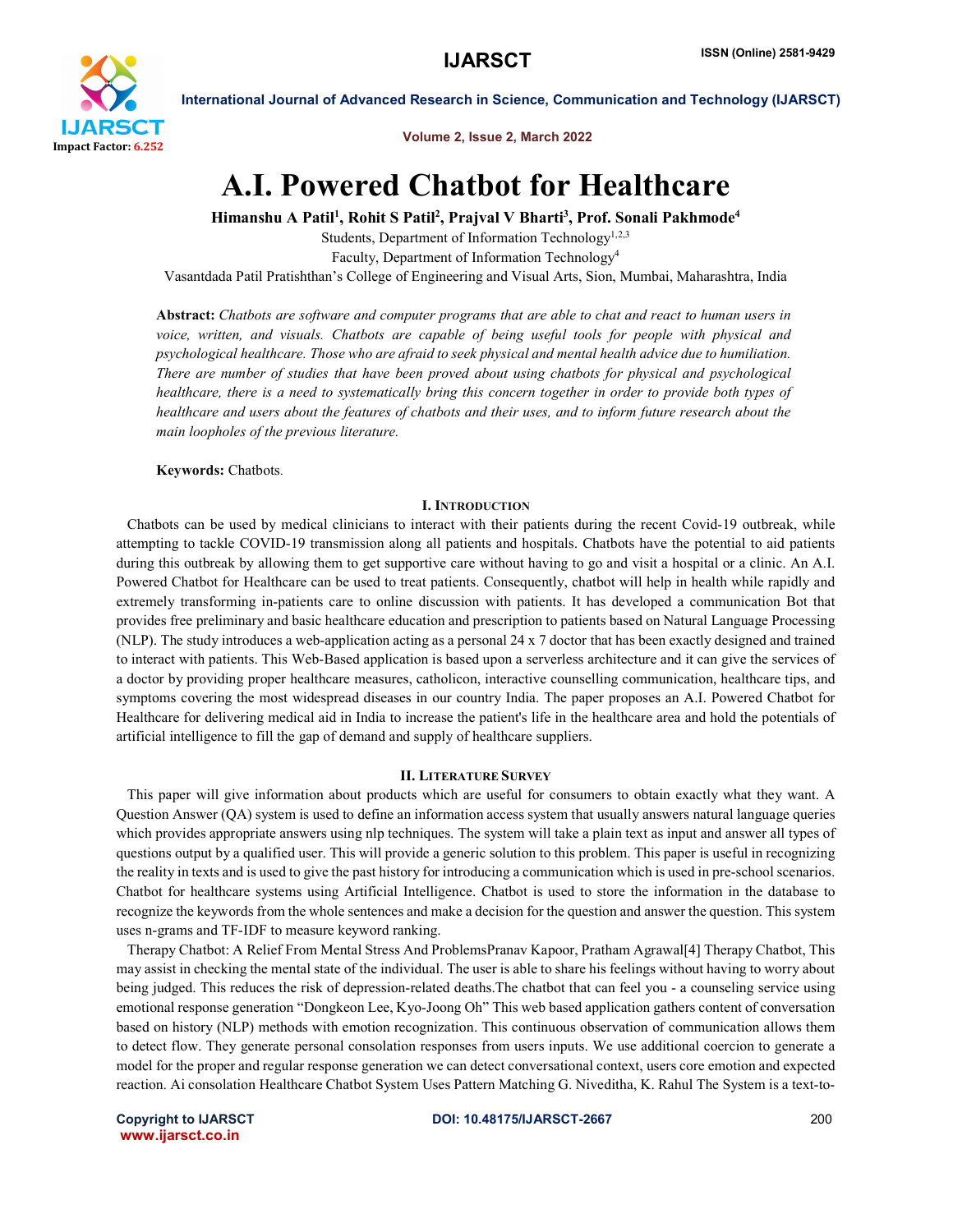

#### Volume 2, Issue 2, March 2022

text diagnosis chatbot that will engage patients in conversation Based on their symptoms and profiles, they are provided with a personalized diagnosis.

 Healthcare bot using NLP "Papaya Manjrekar", "Rakesh Washington"[7] Bot will provide which type of disease based on the user symptoms, and provides a doctor and also provides food suggestions that means which type of food you have to take. Thus, people will have an idea about their health and have the right protection.. Chatbots are programs that work on Machine Learning (ML) as well as Artificial Intelligence (AI) (NLP) techniques such as NL TK for Python that can be applied that are used to analyze speech, also intelligent responses can be found by designing an engine to provide appropriate responses.

## III. METHODOLOGY

# A. Loading and importing the data files in the JSON format

 We import a mandatory package for our A.I. Powered Chatbot for Healthcare and initialize the storage variables we will use in our Python Project files. The given data file which is a package downloaded from kaggle is in JSON format so we used the json package to parse the JSON object into Python. Here is a screenshot of our data.json file looks like after we are opening it in Visual studio code.



Data.json

#### B. Now we are preprocessing the data

While we are working with the text data, we need to perform various preprocessing techniques in order to do data before designing an ANN model. The most basic and scratch thing we can do on raw data is T okanization . The process of breaking down a full text into small different and sub parts, like words in order to make sentences. We will iterate through the pattern and tokenization the sentence using the nltk, word tokenize() function and append each word in the words list. We also create a list of classes for our tags.

 Now we will lemmatize each word and remove duplicate words from the list. The process of converting a word into its lemma form and then create a pickled file to store the Python objects which we will use while predicting is known as Lemmatizing.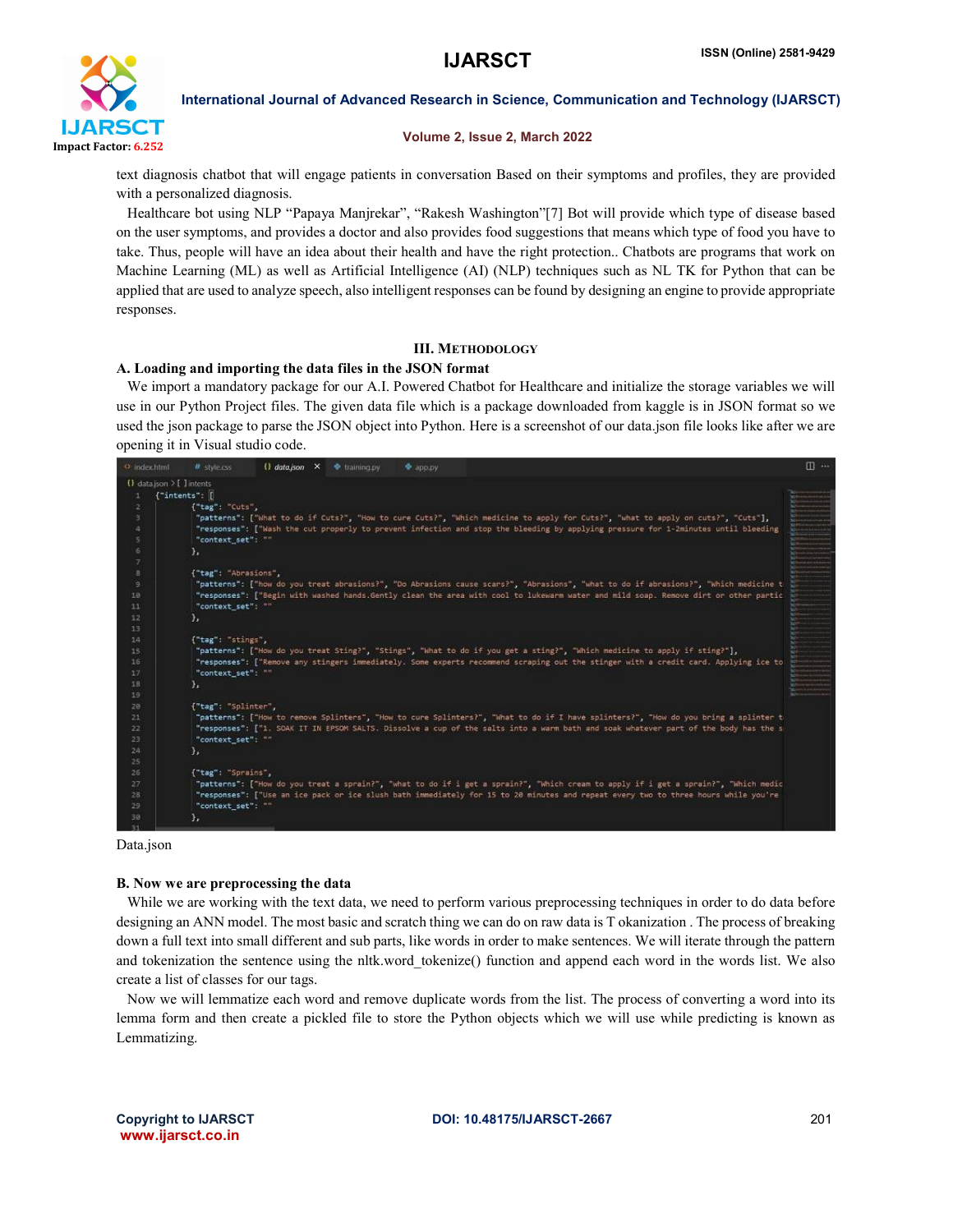

#### Volume 2, Issue 2, March 2022

## C. Creating training model and testing data model

 Now, we will create the training model in which we will be giving the input and the output to them. Our input will be taken as the pattern and output will be the class in order to our input pattern. But the chatbot doesn't understand the text so we will convert text into numbers.

# D. Building the model

 Now, the training data is ready and we will build a deep neural network which has 3 layers. We have used the Keras API for this. We have trained the model for 200 epochs, and we achieved 100% accuracy on our model.

| <b>D</b> data ison<br>$\bullet$ training.py 1 $\times$ $\bullet$ app.py<br># style.css<br><> index.html    | $D \times \Box \cdots$ |
|------------------------------------------------------------------------------------------------------------|------------------------|
| $r$ training py $\geq$                                                                                     |                        |
| # equal to number of intents to predict output intent with softmax<br>89                                   |                        |
| $model = Sequential()$<br>90                                                                               |                        |
| model.add(Dense(128, input_shape=(len(train_x[0]),), activation='relu'))<br>91                             |                        |
| model.add(Dropout(0.5))<br>92                                                                              |                        |
| model.add(Dense(64, activation='relu'))<br>93                                                              |                        |
|                                                                                                            |                        |
| model.add(Dropout(0.5))<br>94                                                                              |                        |
| PROBLEMS <b>ET</b><br><b>OUTPUT</b><br>DEBUG CONSOLE<br><b>TERMINAL</b>                                    | $+$ $\sim$ $\times$    |
|                                                                                                            | $[5]$ powershell       |
| Epoch 190/200                                                                                              | $[3]$ Python           |
|                                                                                                            |                        |
| Epoch 191/200                                                                                              |                        |
| 38/38 [иниминининининининининининининини] - 0s 1ms/step - loss: 0.3210 - accuracy: 0.9255                  |                        |
| Epoch 192/200                                                                                              |                        |
| 38/38 [ ================================= ] - 0s 1ms/step - loss: 0.2186 - accuracy: 0.9362                |                        |
| Epoch 193/200                                                                                              |                        |
|                                                                                                            |                        |
| Epoch 194/200                                                                                              |                        |
| 38/38 [wasaannamaannamaannamaannamaa] - 0s 1ms/step - loss: 0.2633 - accuracy: 0.9309                      |                        |
| Epoch 195/200                                                                                              |                        |
| 38/38 [===================================] - 0s 989us/step - loss: 0.1684 - accuracy: 0.9574              |                        |
| Epoch 196/200                                                                                              |                        |
| 38/38 [================================] - 0s 1ms/step - loss: 0.1715 - accuracy: 0.9255                   |                        |
| Epoch 197/200                                                                                              |                        |
| 38/38 [**********************************] - 0s 1ms/step - loss: 0.1676 - accuracy: 0.9521                 |                        |
| Epoch 198/200                                                                                              |                        |
| 38/38 [=================================] - 0s 1ms/step - loss: 0.3298 - accuracy: 0.9043<br>Epoch 199/200 |                        |
| 38/38 [ mensensensensensensensensensen] - 0s 1ms/step - loss: 0.2520 - accuracy: 0.9362                    |                        |
| Epoch 200/200                                                                                              |                        |
|                                                                                                            |                        |
| model created                                                                                              |                        |

Training - ANN Model

# E. Predict the response of the chatbot (Flask web - based Graphical User Interface)

Let's predict the whole sentences and, Let' s get a response from the user' s end so we can create a new file named 'app.py' using the python' s flask web framework

- The static folder contains a sub-folder with name styles. There is a CSS file with name style.css in the styles folder.
- There is T emplates folder with HTML file with the name index.html
- app.py python file for running the flask-app using IDE in our case visual.

 Our GUI will predict the response from the chatbot after loading the training model. The model will be only telling us which class it belongs to, so we will be able to implement some feature functions to identify the class and then get those random responses from the list of replies. Again we import the necessary package in order to get the resource and load the texts.pkl and labels.pkl pickle files which we have created and when we gave a training to our model:

To predict the class, we will need to be providing input in the same way as we did while we training. Therefore, we will create functions that will perform the text while preprocessing and then predicting the class. After predicting the classes, we will get a random and response from the list of intents.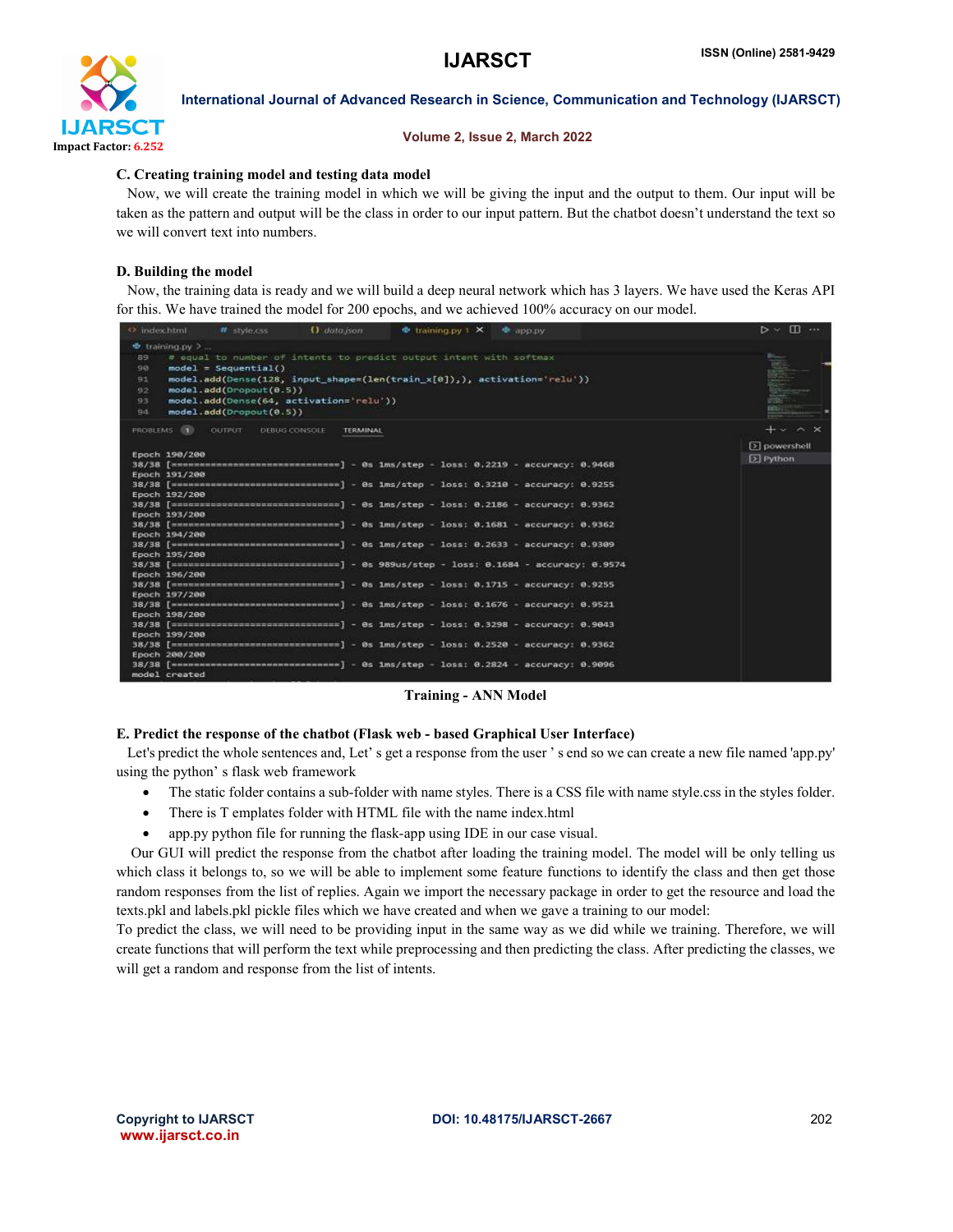

#### Volume 2, Issue 2, March 2022

| <b>IV. RESULTS</b> |
|--------------------|
|                    |



#### Figure: Chatbot portal



## Figure: Run Flask

#### V. CONCLUSION

 Keeping in mind the post effects of pandemic and the dis-balance between demand and healthcare services that are currently rewarded, especially in village areas have tried to bridge the gap by creating an Application with (NLP). Providing generic healthcare information as well as preventing measures for diseases and ailments indigenous to our country , this is

www.ijarsct.co.in

Copyright to IJARSCT DOI: 10.48175/IJARSCT-2667 203